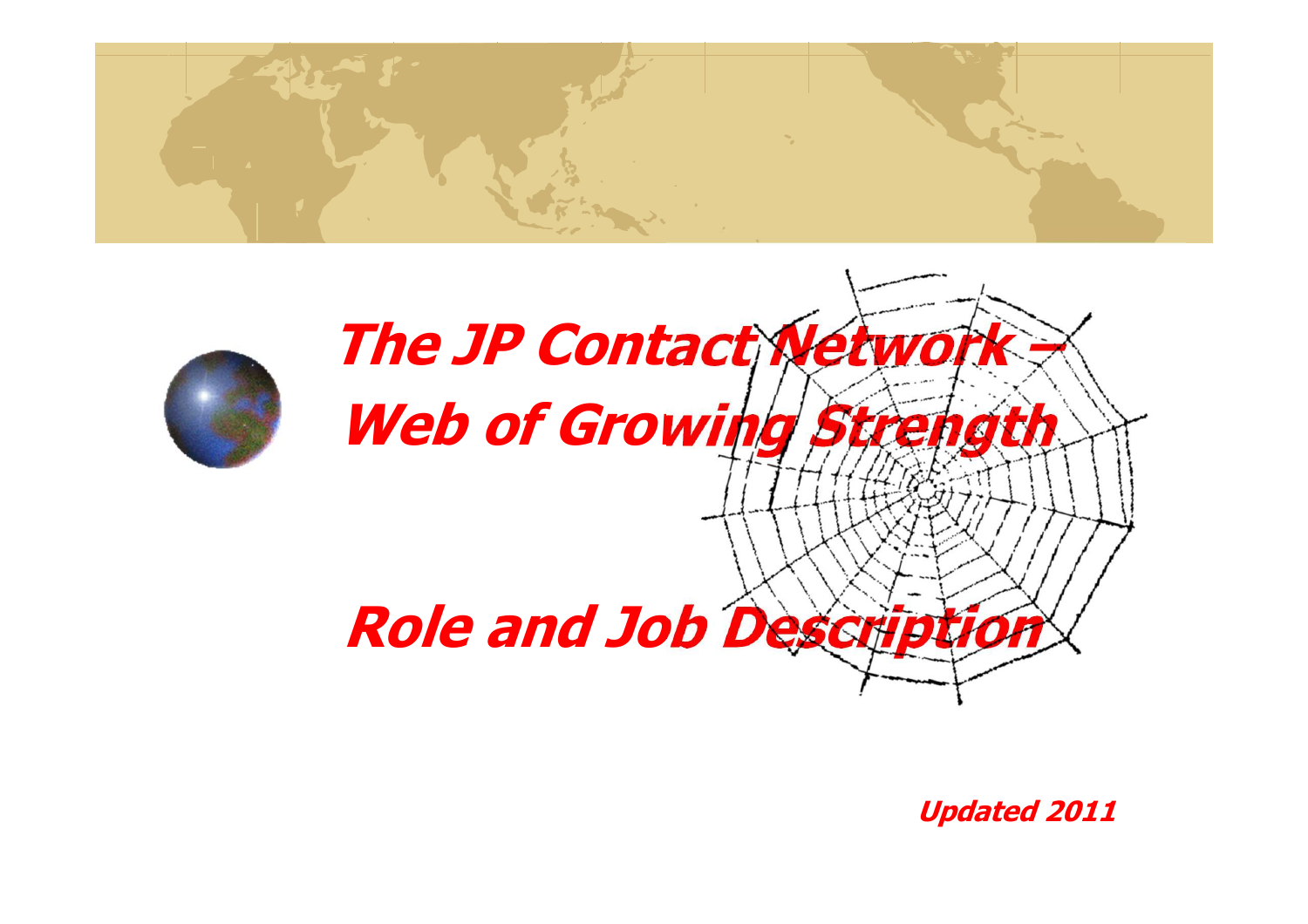

## **1. Vision**

### **Good Shepherd will express prophetic and radical responses to the needs of our times by the living out of justice at the grassroots level with effective local and regional structures.**

(Taken from 2009 Chapter statement and CLT Weaving Chapter threads)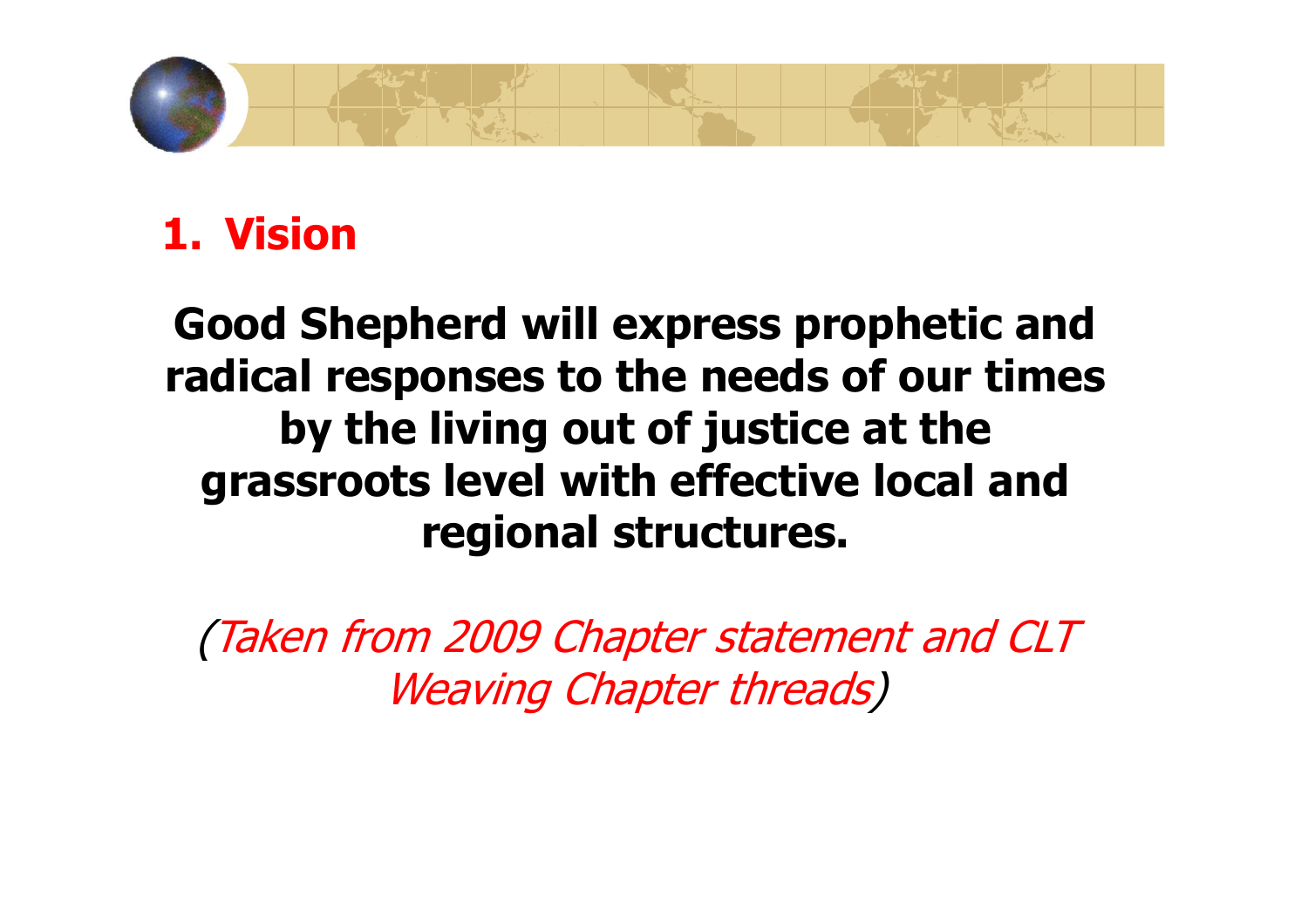

### **2. Goals**

#### **To serve your Unit and Congregation**

 • **To maintain effective links that serve and support Unit goals regarding integration of Justice Peace in all aspects of life and mission;**

#### **Through Effective Networking**

- **To maintain supportive and effective links between**
- $\sum_{i=1}^{n}$ **the Unit**
- $\blacktriangleright$ **the Regional NGO Designate**, **and**
- $\blacktriangleright$  **the Good Shepherd International Justice Peace Office**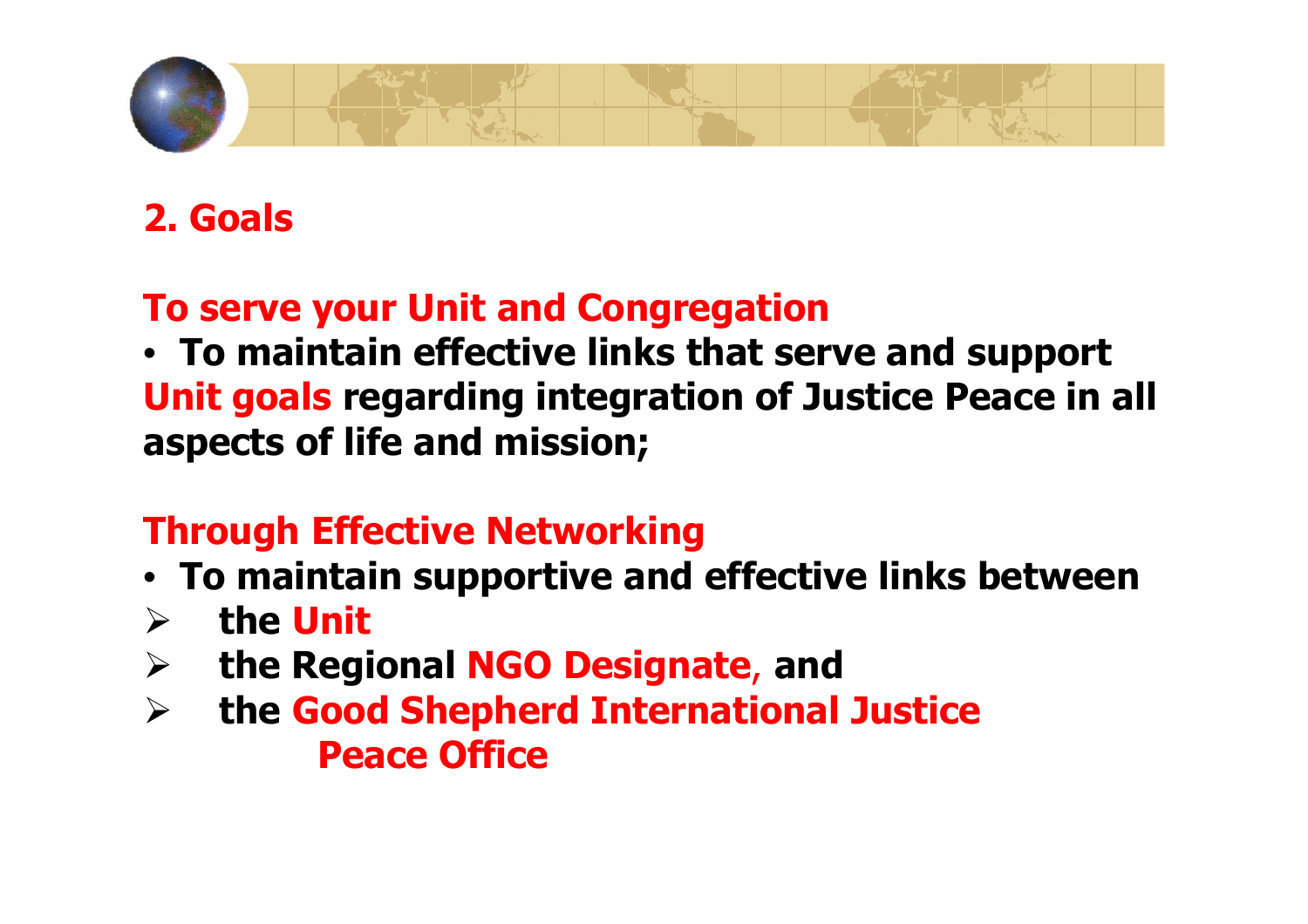

# **3. Role**

- **Coordinate, animate and distribute JP issues and material appropriate to Unit goals, ministries;**
- **Participate in JP structures outside of Good Shepherd;**
- **Facilitate participation with other GS Unitson issues of common interest;**
- **Inform the regional NGO designate and the GSIJP Office of unit goals, activities and apostolic works related to the integration of justice**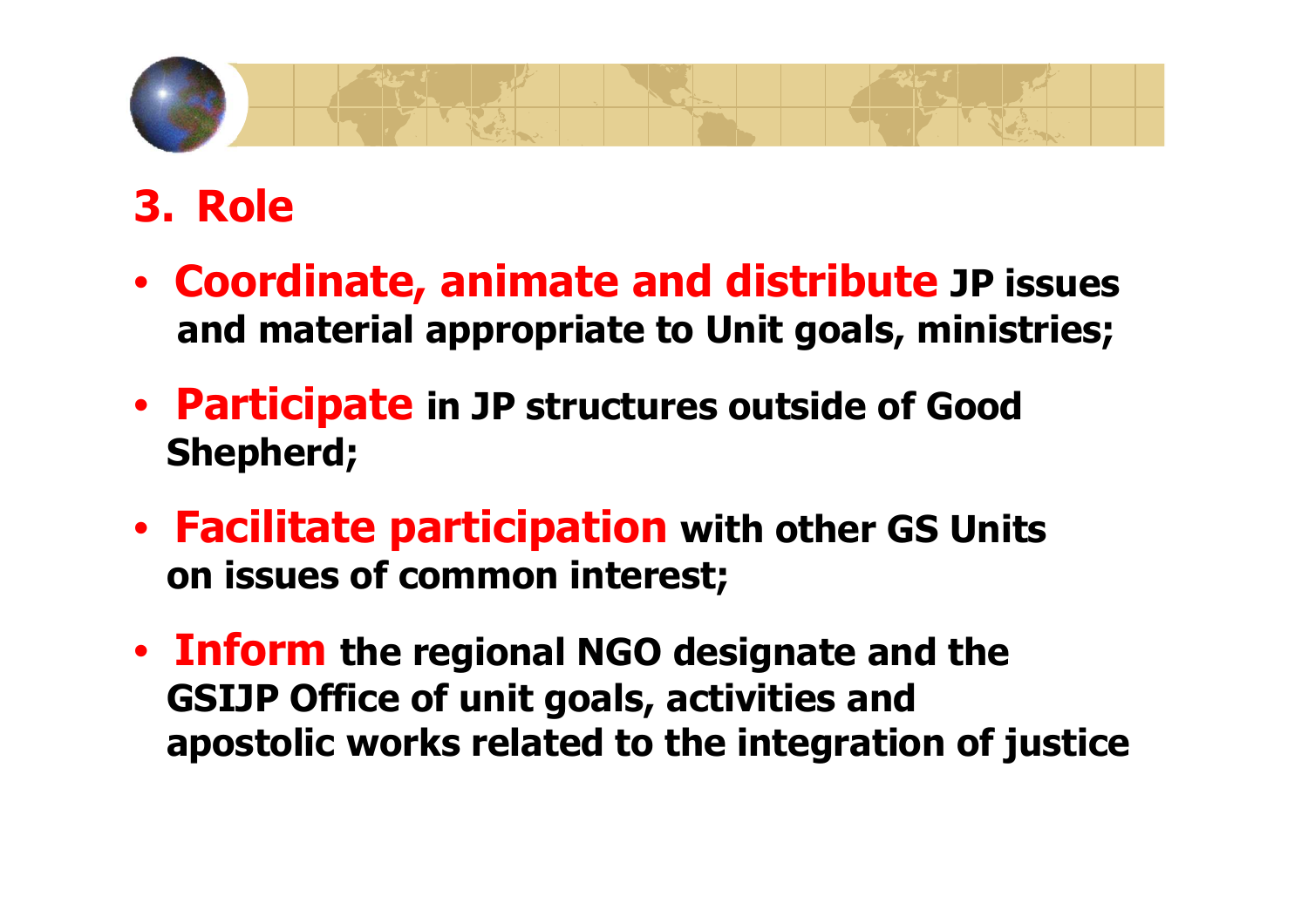

### **4. Responsibilities**

- • **Meet Annually with the Unit Leader and team to discuss status and review Unit goals**
- $\bullet$  **Network Regular Communication within Unit, across Units, with Regional NGO Designate and GSIJP Office**
- $\bullet$  **Disseminate information Congregational and relevant local justice network**
- **Collaborate in inter-unit and regional justice peace initiatives**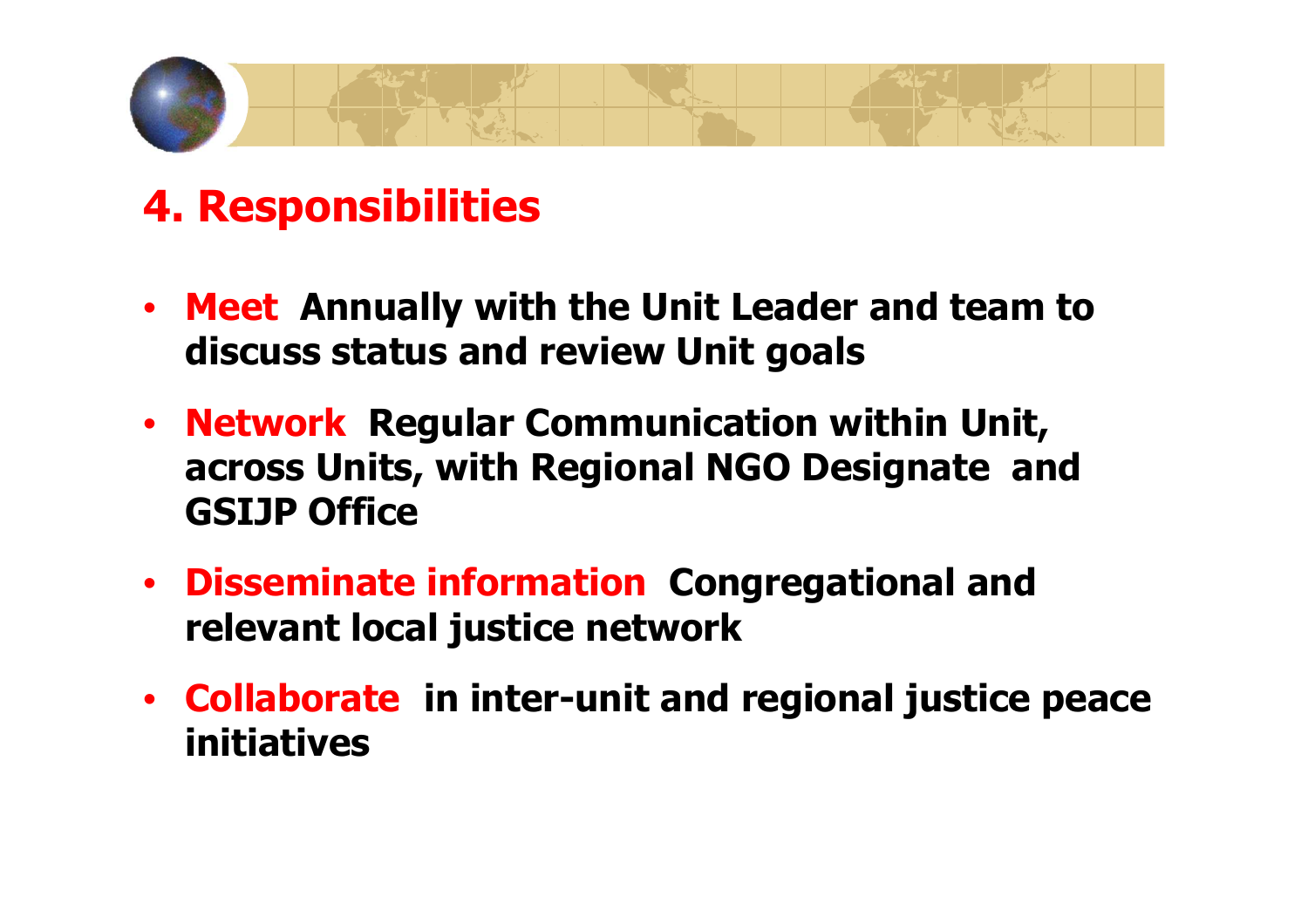

- **Collaborate in inter-unit and regional justice peace initiatives**
- **Represent Good Shepherd Voice publically at local level as appropriate**
- **Seek Unit response and respond to GSIJP Office initiatives**
- **Submit Annual Report to the Unit Leader with a copy to the Regional NGO Designate and the GSIJP Office**